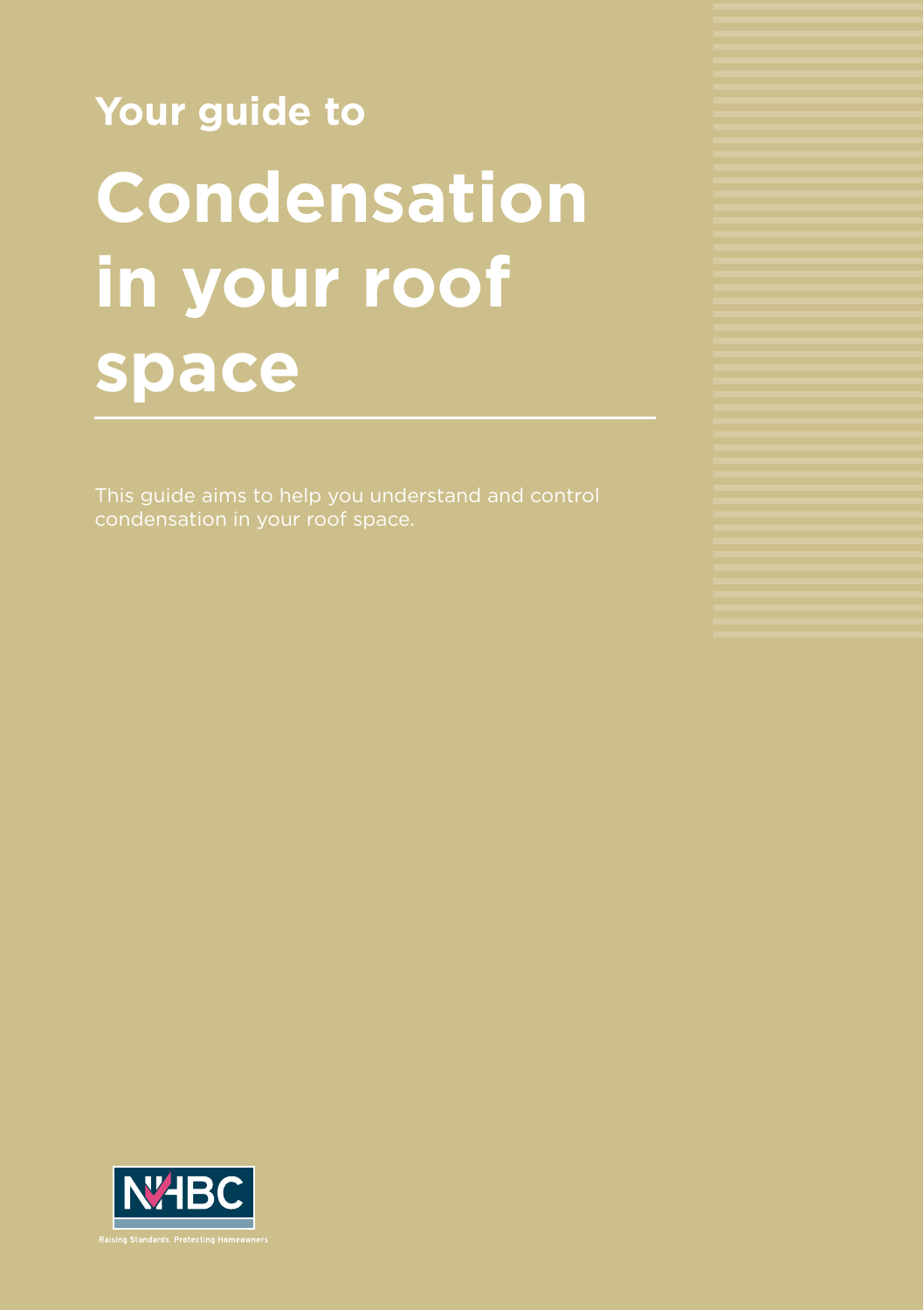## **About condensation in your roof space**

Condensation is caused when water vapour comes into contact with cold surfaces and condenses to form dampness or water droplets.

Air can contain varying amounts of water vapour; warm air can hold more water vapour than cold air. When warm air comes into contact with a colder surface, it cools down and can't retain the same amount of water vapour. The excess water vapour is released and forms condensation.

Water vapour is invisible in air and is formed when you breathe and when you carry out normal daily activities in the home. It's also formed as the materials used in your home's construction dry out.

#### **Condensation in the roof space**

Condensation isn't normally a building fault. It can occur in a new home because building materials, such as mortar and plaster, contain a lot of moisture. Water vapour is formed as the materials dry out when the home is lived in and heated. This is a slow process that takes some time to complete.

Normal daily activities in the living area of the home (such as taking showers and baths, washing and drying clothes, cooking and boiling kettles) produce warm air containing a large amount of water vapour. If the warm air can't escape through an open window or air vent, it moves around until it finds a cold surface (which could be in the roof space) where it cools and forms condensation.

Insulation laid on top of the ceiling in the roof space is an effective way of conserving energy and helps to keep the home warm. The amount of insulation that's required to meet modern standards greatly reduces the amount of heat that enters the roof space from the rooms below. This can increase the risk of condensation because the surfaces in the roof remain cold.

Most cases of condensation in roof spaces are temporary. It occurs when the weather is cold, or when it changes between warm and cold, or when there is a big temperature drop between day and night.

#### **Reducing condensation**

Water vapour can pass through most building materials and will enter the roof space through the plasterboard ceilings. A greater amount can enter through air gaps in ceilings, such as around cables, pipes, loft hatches and downlighters.

You're unlikely to prevent condensation in the roof space completely, but you should aim to reduce it to a level so that it doesn't cause problems. Therefore, it's important to control the build-up of water vapour in the living area of the home. The following advice should help you to achieve this.

#### **Produce less moisture**

- Put lids on saucepans while you're cooking to reduce the amount of steam.
- Avoid drying laundry on a clothes airer or radiator. If you need to dry clothes indoors, open the window and close the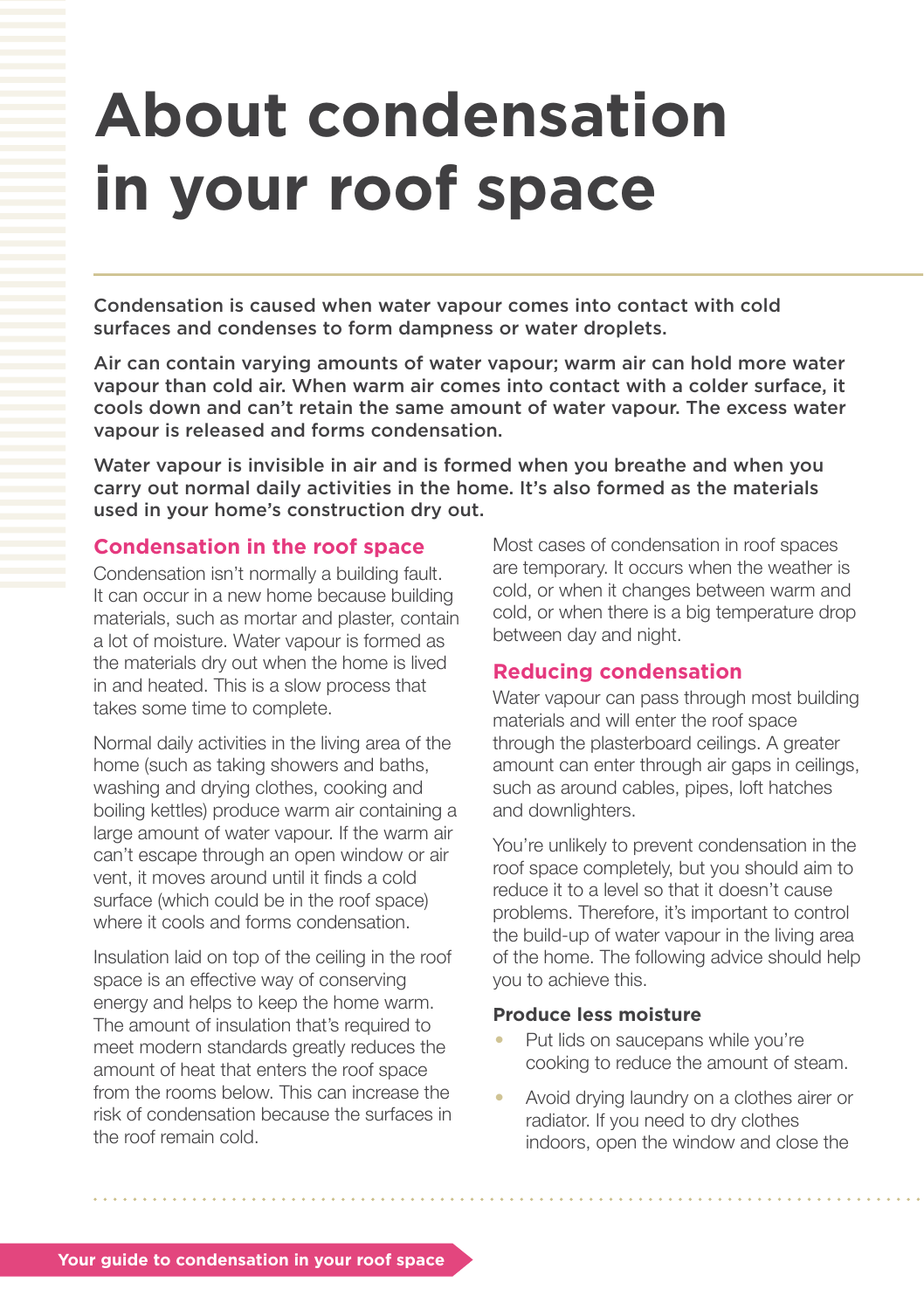door of the room where the clothes are drying, so that moisture can escape outside rather than circulate around your home.

If you use a vented tumble drier, make sure it's properly vented to an open window or through an outside wall.

#### **Stop moisture spreading**

- While cooking, bathing or washing, use an extractor fan and/or open a window, and keep the door closed. Keep the extractor fan on and/or the window open for about 20 minutes after you have finished (with the door closed).
- When condensation appears, wipe it away.
- Leave trickle vents (slotted vents in the window frames) open when rooms are occupied – even in the winter when your heating is on. These vents provide constant ventilation which removes water vapour.
- Don't leave the loft hatch open for long periods.

#### **Ventilate the roof**

Once water vapour has entered the roof space, the usual and most practical way of removing it is by ventilation.

Both Building Regulations and NHBC require ventilation to be provided in roof spaces. In many pitched roofs, a ventilation slot is built in along two opposite eaves so that air can flow across the roof space. Therefore, it's important that the ventilation slots aren't blocked.

The roof space isn't intended to be a storage area, so if you do put items up there you could restrict the air flow. The stored items may also become damaged by the condensation.

In some roofs, ventilation isn't needed because the underlay (the material seen on the roof slopes from within the roof space) is water vapour permeable. This type of roof allows water vapour to pass through the underlay to the outside of the structure, instead of forming as condensation on the surfaces within the roof space. However, condensation can sometimes still occur in this type of roof during cold weather while the building is drying out.

#### **Need more advice?**

If you have a severe case of condensation in your roof space, which doesn't improve by following the guidance in this leaflet, contact us for more advice.

Please call us if you'd like to receive this information in an alternative format, such as large print, audio or Braille.